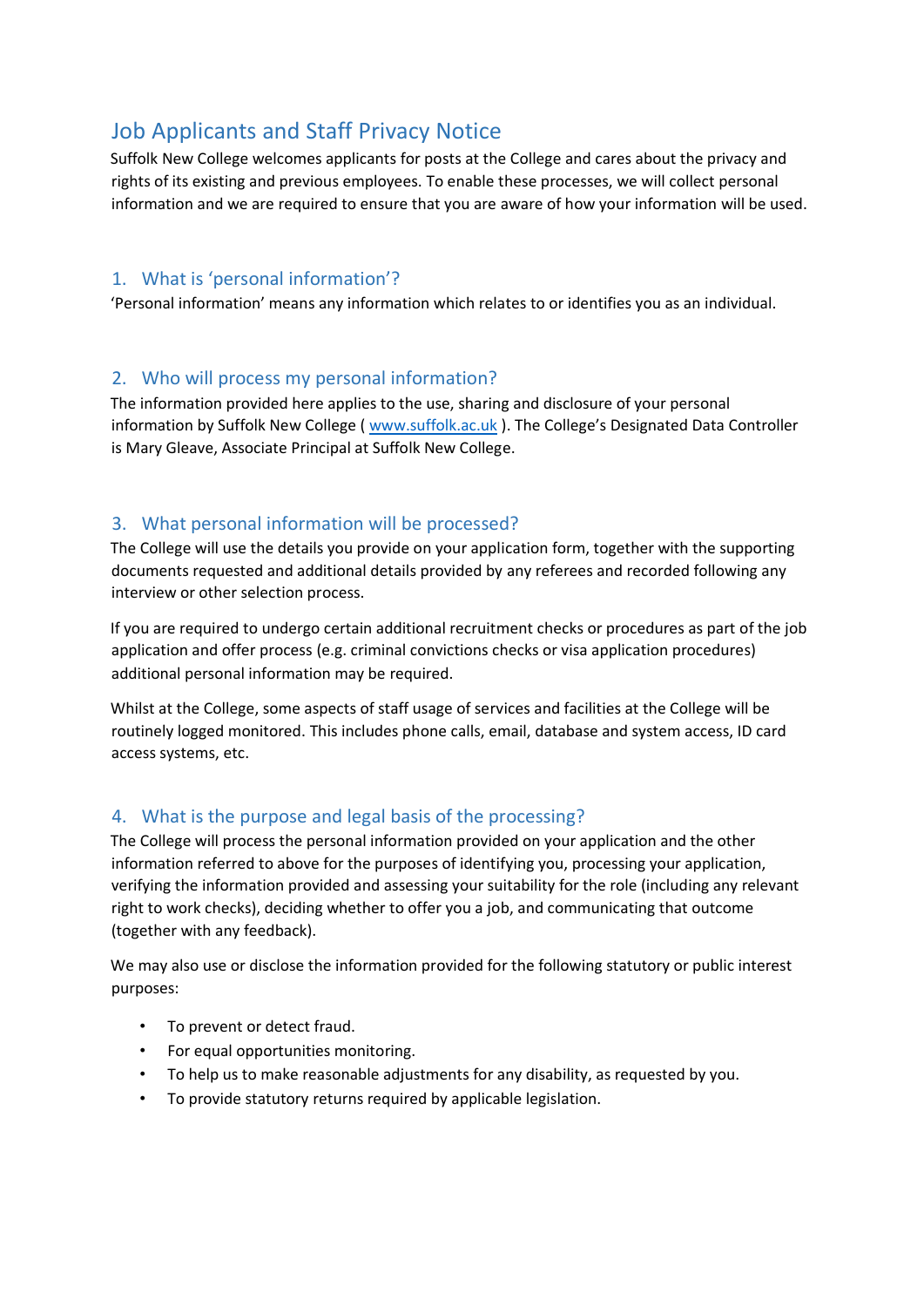• For research and statistical purposes, but no information which could identify you will be published.

If you are a current employee, then we may use the information (including equalities information) you provide in any application you submit to update the employment records we already hold on you. Personal information will be processed under the employment contract for a range of purposes including performance, conduct and compliance with College policies.

We consider the processing of your personal information for the above purposes to be either necessary for us to take steps with a view to creating a contractual relationship with you (e.g. to assess your application for employment with us), or necessary for compliance with a legal obligation (e.g. equal opportunities monitoring), or necessary for the performance of tasks we carry out in the public interest (e.g. non-statutory reporting or research). We require you to provide us with the information we ask for during the application process in order to assess your application properly except where its supply is marked as optional. Applications decisions are not automated.

Some processing will occur to monitor and ensure the correct functioning of services, systems and facilities for the legitimate interest of ensuring that the College is as safe, secure, reliable and accessible as is necessary to achieve corporate aims.

# 5. Who will my personal information be shared with?

As well as circulating your application and related materials to the appropriate staff at the College, we will share your personal information for the above purposes as relevant and necessary with:

- Your referees.
- Where relevant and necessary, any partners associated with curriculum or service delivery that the College has contract with or partnership/collaboration arrangement with.
- Where relevant and as required, the Disclosure and Barring Service or UK Visas and Immigration in order to administer relevant recruitment checks and procedures.
- Companies or organisations providing specific services to, or on behalf of, the College.

# 6. How is my personal information used if I become a member of staff?

If you are accepted, we will use your personal information for the purposes of employment as per the terms of the Contract of Employment.

# 7. How can I access my personal information?

You have the right to access the personal information that is held about you by the College. Existing staff can use the Staff Subject Access Request form on the College's Staff Intranet. Applicants may contact the College's HR Team 01473 382801 or use the general Subject Access Request form <https://www.suffolk.ac.uk/privacy-policy#sar>

You also have the right to ask us to correct any inaccurate personal information we hold about you, to delete personal information, or otherwise restrict our processing, or to object to processing or to receive an electronic copy of the personal information you provided to us.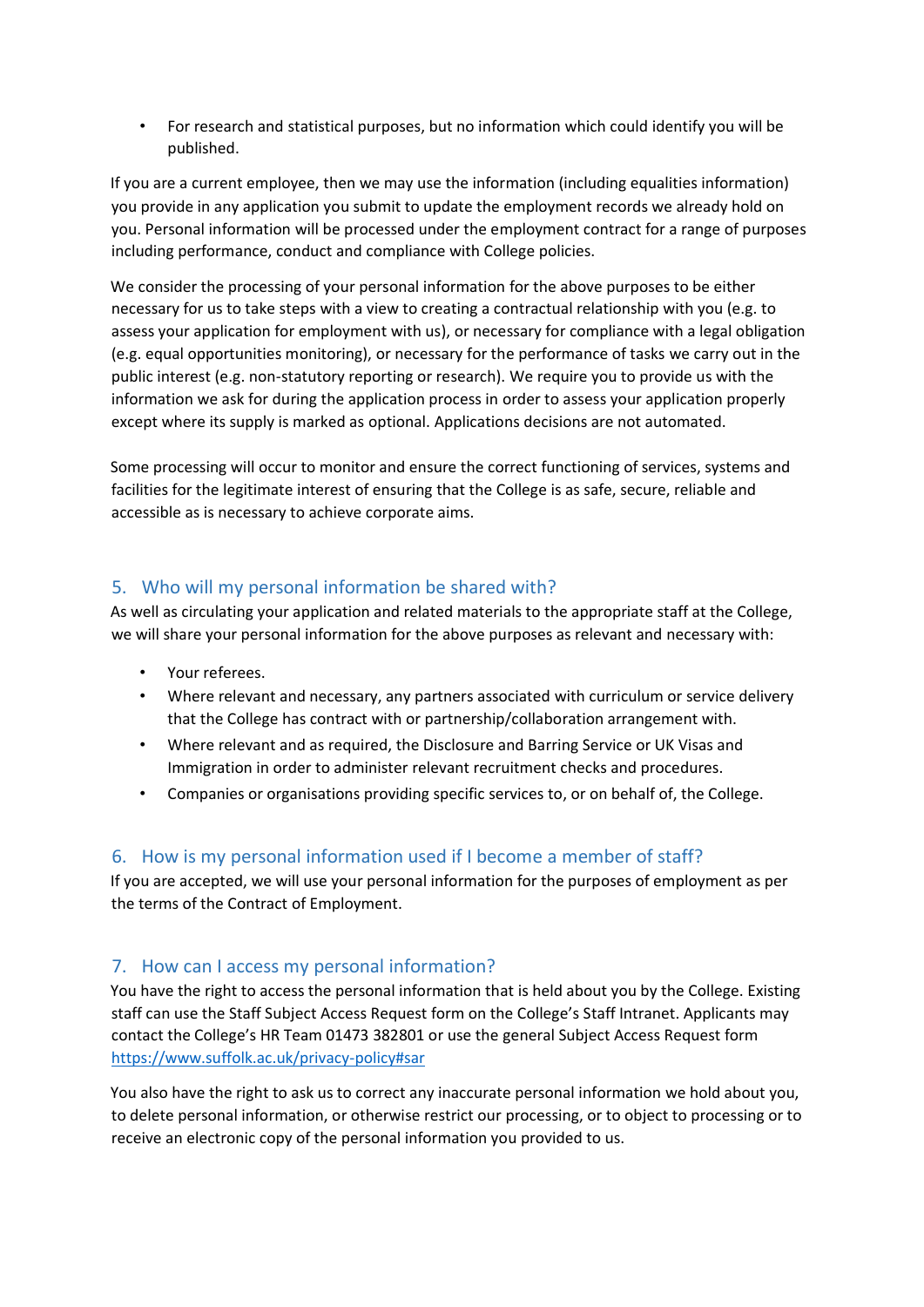Note: These rights are not absolute, and are subject to limitations and exemptions under the GDPR. Refer to the Information Commissioners Office for more information.

# 8. How long is my information kept?

We store your personal information for as long as necessary to complete the application process. If you are successful, your information will be kept as part of your staff record for the duration of your employment.

If you are unsuccessful, your information will be normally kept for one year after the completion of the application process (except if the person appointed to the post is sponsored under the UK's points-based immigration system, when we are required to retain the applications of all candidates shortlisted for final interview for one year or until a Home Office compliance officer has examined and approved them, whichever is the longer period).

The College maintains a full list of information categories and how long each is kept for which is available upon request for members of the public and job applicants and on the College's Staff Intranet.

# 9. Who can I contact if I have any queries about the information held?

Each service point will have a manager or supervisor who can be queried. Alternatively, you can also contact the College's Designated Data Controller via this email address [dataprotection@suffolk.ac.uk](mailto:dataprotection@suffolk.ac.uk)

#### 10. Will my data be transferred outside of the EEA (European Economic Area)?

The College does not in the normal course of operation transfer data outside of the EEA, although where we make use of cloud services such as Microsoft or Google, we ensure that the companies involved provide GDPR compliance contract clauses or follow equivalent standards. The College will follow government guidelines as regulations change following the end of UK membership of the EU and its impact on Data Protection regulation.

#### 11. Will my data be subjected to automated decision-making?

The College does not currently rely on any automated decision-making on personal data that affects learning or personnel outcomes. The result of any automatic processing of this type of data is only used to inform human decision-making.

This includes reviewing performance, absence, examinations and assessments, etc.

However, we are required to perform automated checking of certain activities for security/safeguarding and acceptable use purposes, such as internet surfing and scanning email to protect the College and its users from unsuitable or illegal content and computer malware and viruses.

In these circumstances, as speed is critical, the automated action of the security/scanning software is accepted. However, appeals can be made to IT Services to unblock websites or create exceptions if there are legitimate reasons approved by senior management.